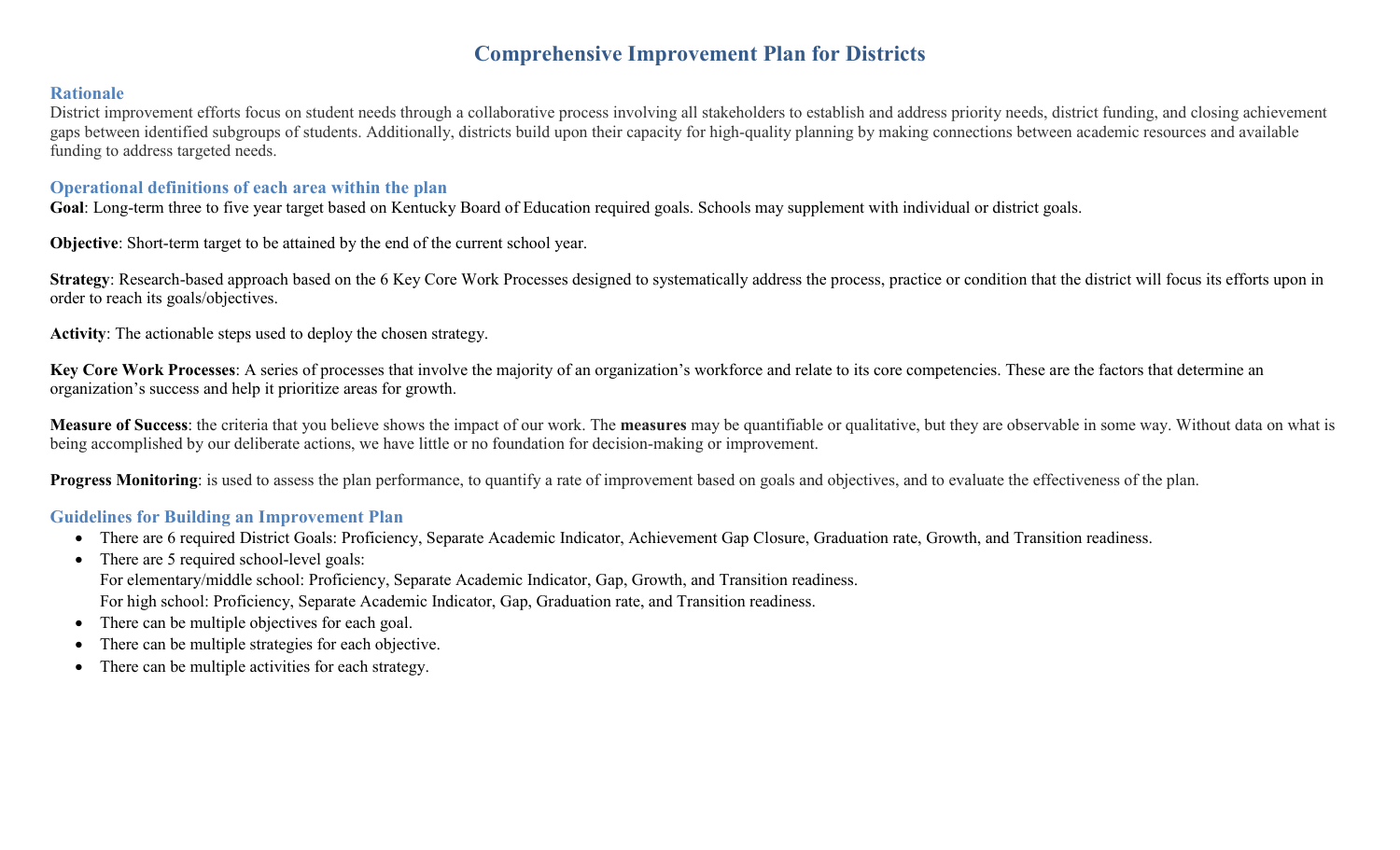# **1: Proficiency Goal**

Goal 1 (State your proficiency goal): The Monroe County School District will increase student achievement for all student groups so that all proficiency targets are met by 2020.

| Which Strategy will the district use to address this goal? (The | Which Activities will the district deploy based on the strategy or strategies | In the following chart, identify the timeline for the activity or |
|-----------------------------------------------------------------|-------------------------------------------------------------------------------|-------------------------------------------------------------------|
| Strategy can be based upon the six Key Core Work Processes      | chosen? (The links to the Key Core Work Processes activity bank below         | activities, the person(s) responsible for ensuring the fidelity   |
| listed below or another research-based approach. Provide        | may be a helpful resource. Provide a brief explanation or justification for   | of the activity or activities, and necessary funding to execute   |
| justification and/or attach evidence for why the strategy was   | <i>the activity.</i>                                                          | the activity or activities.                                       |
| chosen.)                                                        | KCWP1: Design and Deploy Standards Classroom Activities                       |                                                                   |
| <b>KCWP 1: Design and Deploy Standards</b>                      | KCWP2: Design and Deliver Instruction Classroom Activities                    |                                                                   |
| <b>KCWP 2: Design and Deliver Instruction</b>                   | KCWP3: Design and Deliver Assessment Literacy                                 |                                                                   |
| <b>KCWP 3: Design and Deliver Assessment Literacy</b>           | <b>Classroom Activities</b>                                                   |                                                                   |
| KCWP 4: Review, Analyze and Apply Data                          | KCWP4: Review, Analyze and Apply Data Classroom Activities                    |                                                                   |
| <b>KCWP 5: Design, Align and Deliver Support</b>                | KCWP5: Design, Align and Deliver Support Classroom Activities                 |                                                                   |
| <b>KCWP 6: Establishing Learning Culture and Environment</b>    | KCWP6: Establishing Learning Culture and Environment                          |                                                                   |
|                                                                 | <b>Classroom Activities</b>                                                   |                                                                   |

| <b>Objective</b>                 | <b>Strategy</b>                | <b>Activities to Deploy Strategy</b>      | <b>Measure of Success</b> | <b>Progress Monitoring Date &amp; Notes</b> | Funding |
|----------------------------------|--------------------------------|-------------------------------------------|---------------------------|---------------------------------------------|---------|
| Objective 1: MCMS and            | KCWP 4: Review, Analyze and    | District and School Leadership Team       | Assessment data           | August 2019                                 | N/A     |
| MCHS will improve overall        | Apply Data                     | will meet monthly in a Curriculum,        | Goal data                 |                                             |         |
| scores as measured by state      | KCWP 5: Design, Align, and     | Instruction, Assessment (CIA) meeting     |                           |                                             |         |
| assessments. Number of           | Deliver Support                | to review goals, school and district      |                           |                                             |         |
| students earning proficient will |                                | data, learn strategies, and discuss       |                           |                                             |         |
| increase by 10%. Students        |                                | issues/activities/etc.                    |                           |                                             |         |
| earning novice will decrease by  |                                | The Instructional Supervisor will         | Assessment data           | April 2019                                  | N/A     |
| $5\%$ .                          |                                | design and deliver specific instructional | Survey                    | August 2019                                 |         |
|                                  |                                | supports through district-wide            | Walkthroughs              |                                             |         |
|                                  |                                | Professional Learning Communities         |                           |                                             |         |
|                                  |                                | with all middle and high school           |                           |                                             |         |
|                                  |                                | teachers.                                 |                           |                                             |         |
|                                  |                                | Design and implement a district           | Walkthrough data          | May 2019                                    | N/A     |
|                                  | KCWP 6: Establishing Learning  | leadership instructional walkthrough      | Assessment data           |                                             |         |
|                                  | <b>Culture and Environment</b> | process in which all leadership team      |                           |                                             |         |
|                                  |                                | members are in all classrooms             |                           |                                             |         |
|                                  |                                | throughout the entire district once per   |                           |                                             |         |
|                                  |                                | semester. Leadership team will gather     |                           |                                             |         |
|                                  |                                | data and debrief with the school          |                           |                                             |         |
|                                  |                                | leadership team to give specific          |                           |                                             |         |
|                                  |                                | feedback for improvement.                 |                           |                                             |         |
|                                  |                                | The Superintendent and Instructional      | KY TELL data              | April 2019                                  | N/A     |
|                                  |                                | Supervisor will continue to design and    |                           | August 2019                                 |         |
|                                  |                                | implement culture building activities to  |                           | <b>TELL 2019</b>                            |         |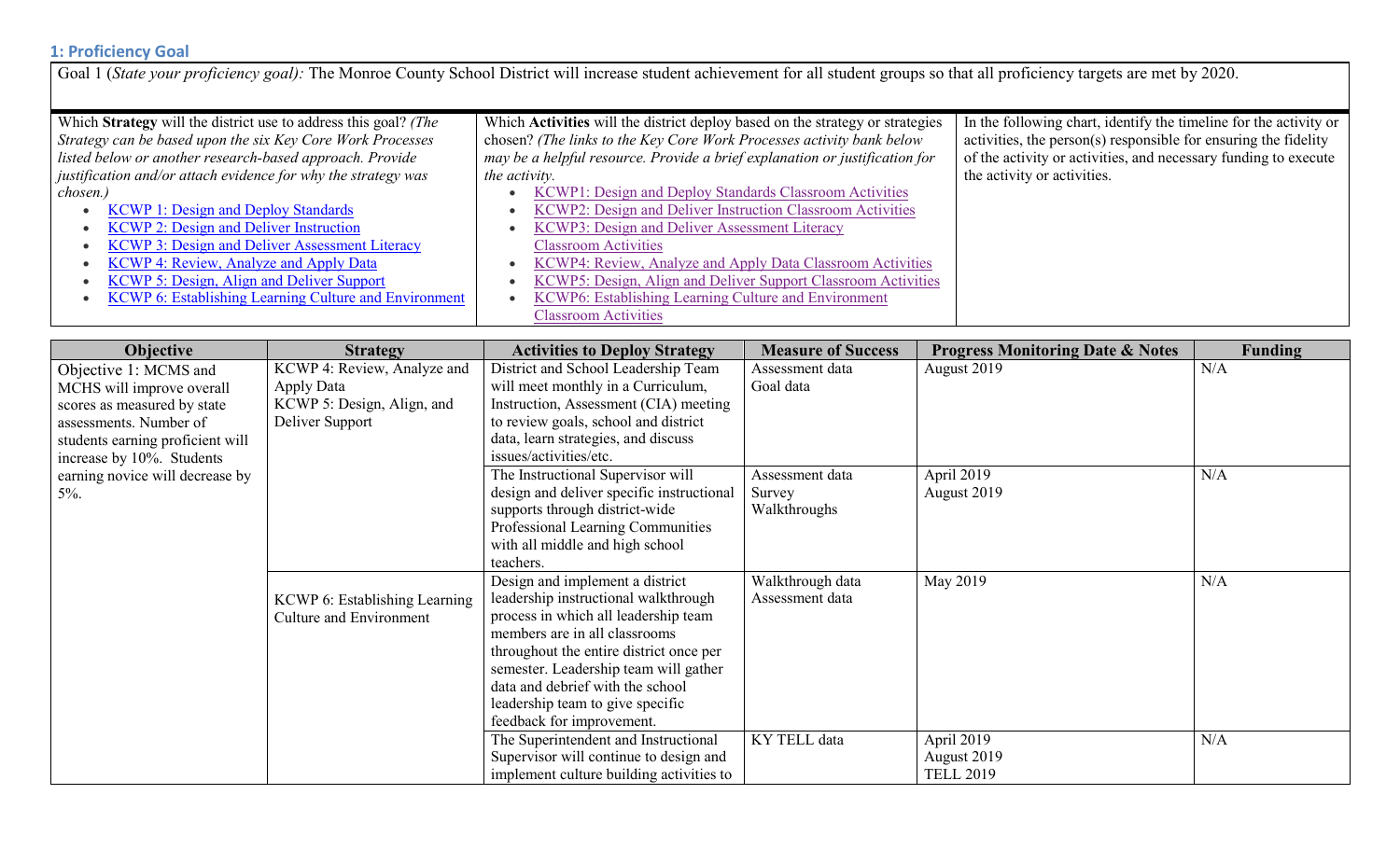| <b>Objective</b> | <b>Strategy</b> | <b>Activities to Deploy Strategy</b>     | <b>Measure of Success</b> | <b>Progress Monitoring Date &amp; Notes</b> | <b>Funding</b> |
|------------------|-----------------|------------------------------------------|---------------------------|---------------------------------------------|----------------|
|                  |                 | be delivered via afterschool meetings or |                           |                                             |                |
|                  |                 | through the leadership team.             |                           |                                             |                |
|                  |                 |                                          |                           |                                             |                |
|                  |                 |                                          |                           |                                             |                |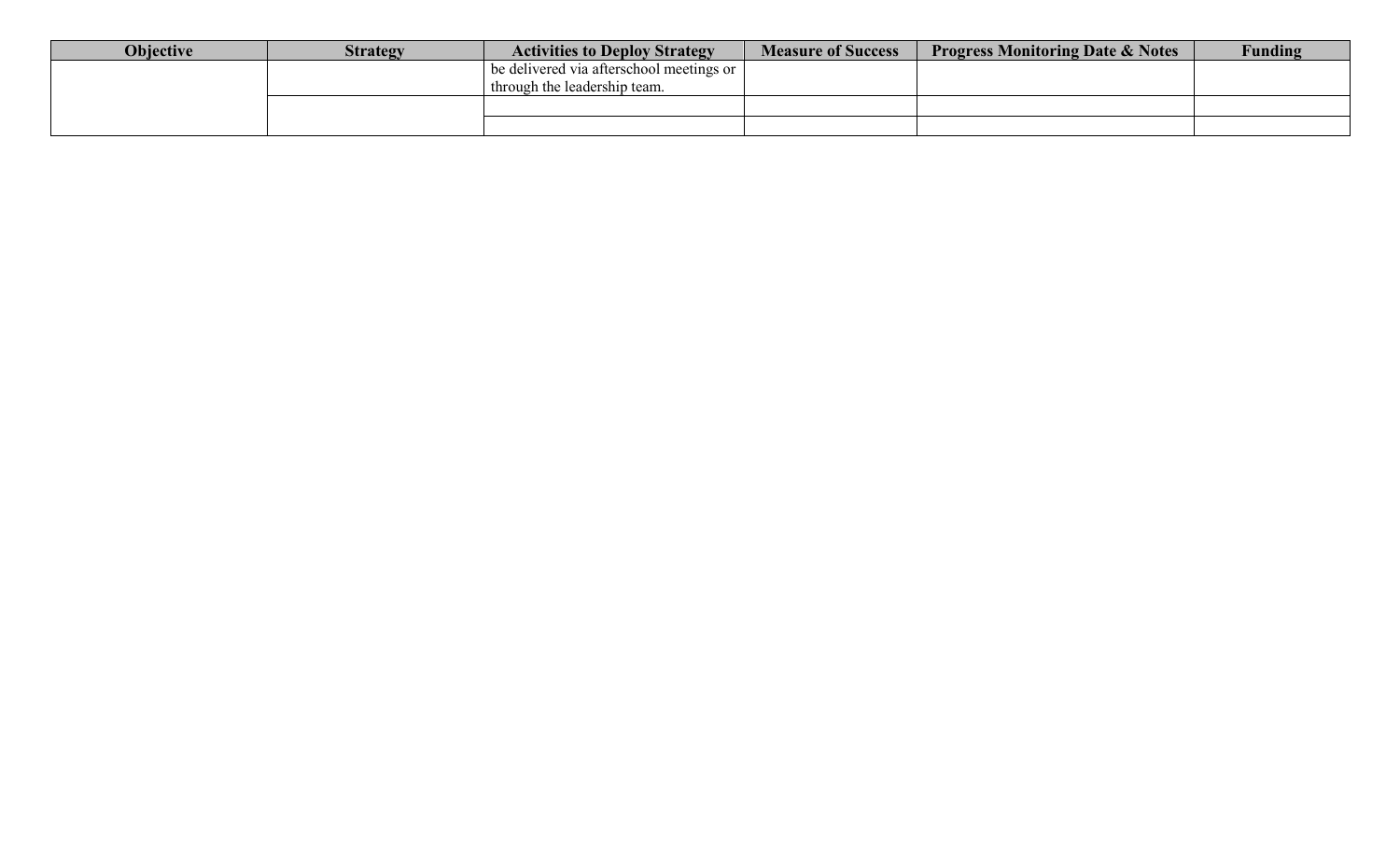### **2: Separate Academic Indicator**

Goal 2 (*State your separate academic indicator goal): The Monroe County School District will raise the overall achievement on the separate academic indicator at Monroe County Middle School by five percentage points by 2020.*

| Which Strategy will the district use to address this goal? (The | Which Activities will the district deploy based on the strategy or strategies | In the following chart, identify the timeline for the activity or |
|-----------------------------------------------------------------|-------------------------------------------------------------------------------|-------------------------------------------------------------------|
| Strategy can be based upon the six Key Core Work Processes      | chosen? (The links to the Key Core Work Processes activity bank below         | activities, the person(s) responsible for ensuring the fidelity   |
| listed below or another research-based approach. Provide        | may be a helpful resource. Provide a brief explanation or justification for   | of the activity or activities, and necessary funding to execute   |
| justification and/or attach evidence for why the strategy was   | the activity.                                                                 | the activity or activities.                                       |
| chosen.)                                                        | KCWP1: Design and Deploy Standards Classroom Activities                       |                                                                   |
| <b>KCWP 1: Design and Deploy Standards</b>                      | KCWP2: Design and Deliver Instruction Classroom Activities                    |                                                                   |
| <b>KCWP 2: Design and Deliver Instruction</b>                   | KCWP3: Design and Deliver Assessment Literacy                                 |                                                                   |
| KCWP 3: Design and Deliver Assessment Literacy                  | <b>Classroom Activities</b>                                                   |                                                                   |
| KCWP 4: Review, Analyze and Apply Data                          | KCWP4: Review, Analyze and Apply Data Classroom Activities                    |                                                                   |
| KCWP 5: Design, Align and Deliver Support                       | KCWP5: Design, Align and Deliver Support Classroom Activities                 |                                                                   |
| <b>KCWP 6: Establishing Learning Culture and Environment</b>    | KCWP6: Establishing Learning Culture and Environment                          |                                                                   |
|                                                                 | <b>Classroom Activities</b>                                                   |                                                                   |

| <b>Objective</b>            | <b>Strategy</b>             | <b>Activities to Deploy Strategy</b>   | <b>Measure of Success</b> | <b>Progress Monitoring Date &amp; Notes</b>            | <b>Funding</b> |
|-----------------------------|-----------------------------|----------------------------------------|---------------------------|--------------------------------------------------------|----------------|
| Objective 1: Monroe County  | Curriculum Coach will host  | Analyze student work samples,          | <b>Content Mastery</b>    | Weekly progress monitoring                             | None needed to |
| Middle School will raise    | PLC groups each week with   | develop instructional strategies and   | Assessments along         |                                                        | implement.     |
| academic achievement for    | all content area teachers.  | lessons, and analyze student data      | with MAP assessments      |                                                        |                |
| the separate academic       |                             | weekly to incorporate more             |                           |                                                        |                |
| indicator for all students. |                             | instructional rigor and ensure         |                           |                                                        |                |
|                             |                             | curriculum alignment.                  |                           |                                                        |                |
|                             | Curriculum Alignment via    | Ensure curriculum is aligned and       | Aligned curriculum        | Classroom assessments, MAP, and                        | None needed to |
|                             | <b>District PLCs</b>        | correlates to all learning targets and |                           | CMA data                                               | implement.     |
|                             |                             | assessments.                           |                           |                                                        |                |
|                             | Leadership Curriculum,      | MCMS Leadership will meet              | Data analysis, School-    | Meeting team notes via Google Drive                    | None           |
|                             | Instruction, and Assessment | monthly to discuss instructional       | wide assessments          |                                                        |                |
|                             | Meetings to ensure          | strategies, analyze school wide        |                           |                                                        |                |
|                             | leadership activities are   | data, and develop action plans to      |                           |                                                        |                |
|                             | aligned to overall goal and | address gaps.                          |                           |                                                        |                |
|                             | student achievement.        | Develop walkthrough goals for the      |                           | Walkthrough Template via Google Drive used as evidence | None           |
|                             |                             | leadership team to ensure they are     |                           |                                                        |                |
|                             |                             | giving teachers weekly feedback        |                           |                                                        |                |
|                             |                             | that is aligned to the core.           |                           |                                                        |                |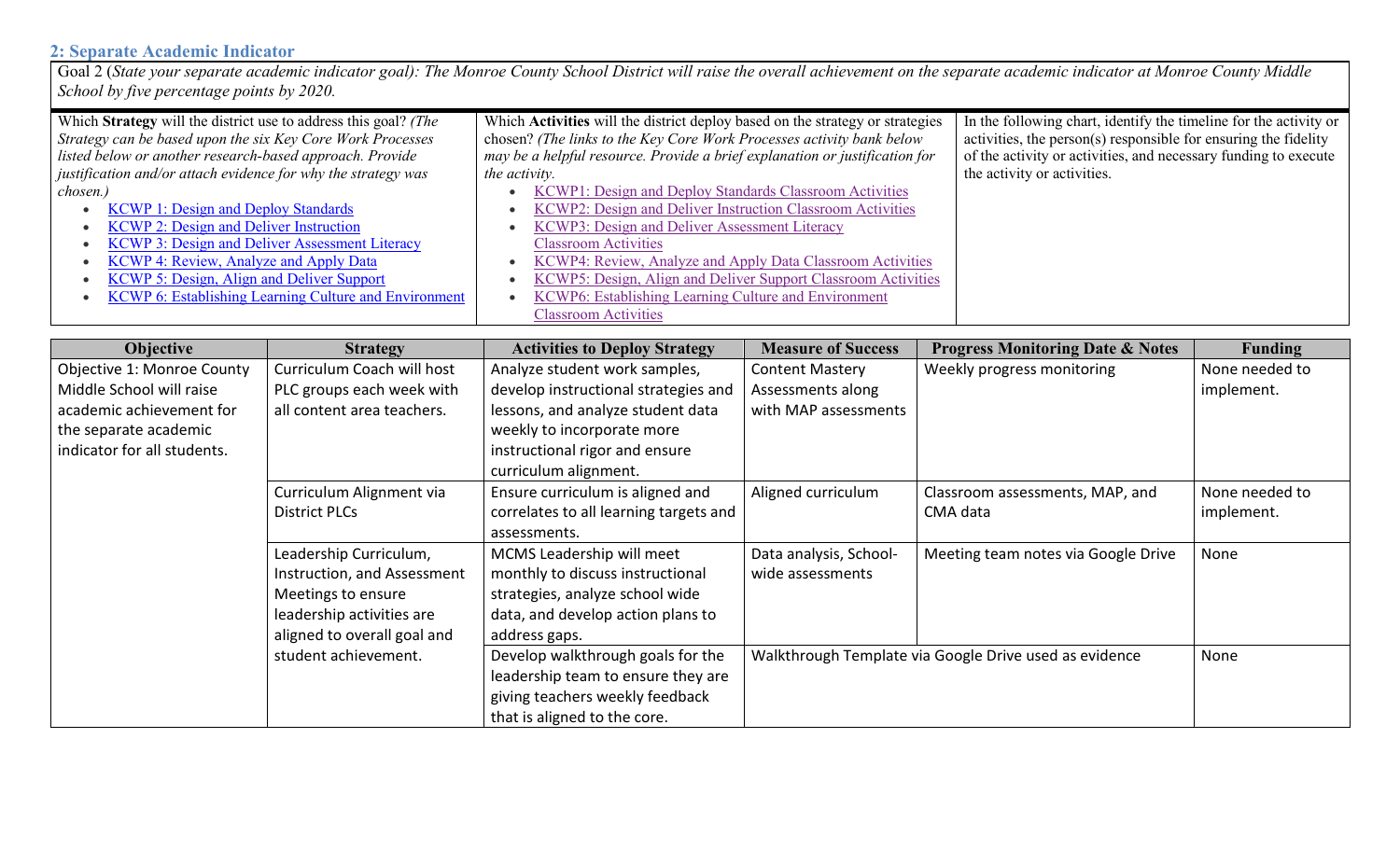Goal 3 (*State your Gap goal):* Increase the average combined proficiency rate for all students in the Gap Group from 41.8% to 55% by May 2018.

| Which Strategy will the district use to address this goal? (The<br>Which Activities will the district deploy based on the strategy or strategies |                                                                             | In the following chart, identify the timeline for the activity or |
|--------------------------------------------------------------------------------------------------------------------------------------------------|-----------------------------------------------------------------------------|-------------------------------------------------------------------|
| Strategy can be based upon the six Key Core Work Processes                                                                                       | chosen? (The links to the Key Core Work Processes activity bank below       | activities, the person(s) responsible for ensuring the fidelity   |
| listed below or another research-based approach. Provide                                                                                         | may be a helpful resource. Provide a brief explanation or justification for | of the activity or activities, and necessary funding to execute   |
| justification and/or attach evidence for why the strategy was                                                                                    | the activity.                                                               | the activity or activities.                                       |
| chosen.)                                                                                                                                         | KCWP1: Design and Deploy Standards Classroom Activities                     |                                                                   |
| <b>KCWP 1: Design and Deploy Standards</b>                                                                                                       | KCWP2: Design and Deliver Instruction Classroom Activities                  |                                                                   |
| <b>KCWP 2: Design and Deliver Instruction</b>                                                                                                    | KCWP3: Design and Deliver Assessment Literacy                               |                                                                   |
| KCWP 3: Design and Deliver Assessment Literacy                                                                                                   | <b>Classroom Activities</b>                                                 |                                                                   |
| KCWP 4: Review, Analyze and Apply Data                                                                                                           | KCWP4: Review, Analyze and Apply Data Classroom Activities                  |                                                                   |
| <b>KCWP 5: Design, Align and Deliver Support</b>                                                                                                 | KCWP5: Design, Align and Deliver Support Classroom Activities               |                                                                   |
| <b>KCWP 6: Establishing Learning Culture and Environment</b>                                                                                     | KCWP6: Establishing Learning Culture and Environment                        |                                                                   |
|                                                                                                                                                  | <b>Classroom Activities</b>                                                 |                                                                   |

| <b>Objective</b>                 | <b>Strategy</b>           | <b>Activities to Deploy Strategy</b>     | <b>Measure of Success</b> | <b>Progress Monitoring Date &amp; Notes</b> | <b>Funding</b> |
|----------------------------------|---------------------------|------------------------------------------|---------------------------|---------------------------------------------|----------------|
| Objective 1: Develop a district  | KCWP 5: Design, Align and | School and district leadership team will | <b>Assessment Data</b>    | February 2019                               | N/A            |
| wide protocol and                | Deliver Support           | work to develop a protocol and shared    | NWEA growth reports       | May 2019                                    |                |
| monitoring/documentation tool    |                           | document via Google Docs to monitor      |                           |                                             |                |
| for tiered intervention.         |                           | intervention data, processes, and        |                           |                                             |                |
|                                  |                           | movement within the schools.             |                           |                                             |                |
|                                  |                           |                                          |                           |                                             |                |
| Objective 2 Objective 2: Ensure  |                           | Collaborate with MCMS leadership         | End of the Year Survey    | May 2019                                    | N/A            |
| that effective communication     |                           | team to develop a communication          | Results                   |                                             |                |
| regarding assessments and        |                           | protocol for parents, teachers, and      |                           |                                             |                |
| student performance are shared   |                           | students within their school             |                           |                                             |                |
| with appropriate stakeholders    |                           | community. This will help strengthen     |                           |                                             |                |
| to guide instructional planning, |                           | relationships between teachers and       |                           |                                             |                |
| student grouping, etc.           |                           | parents and teachers and students.       |                           |                                             |                |
|                                  |                           |                                          |                           |                                             |                |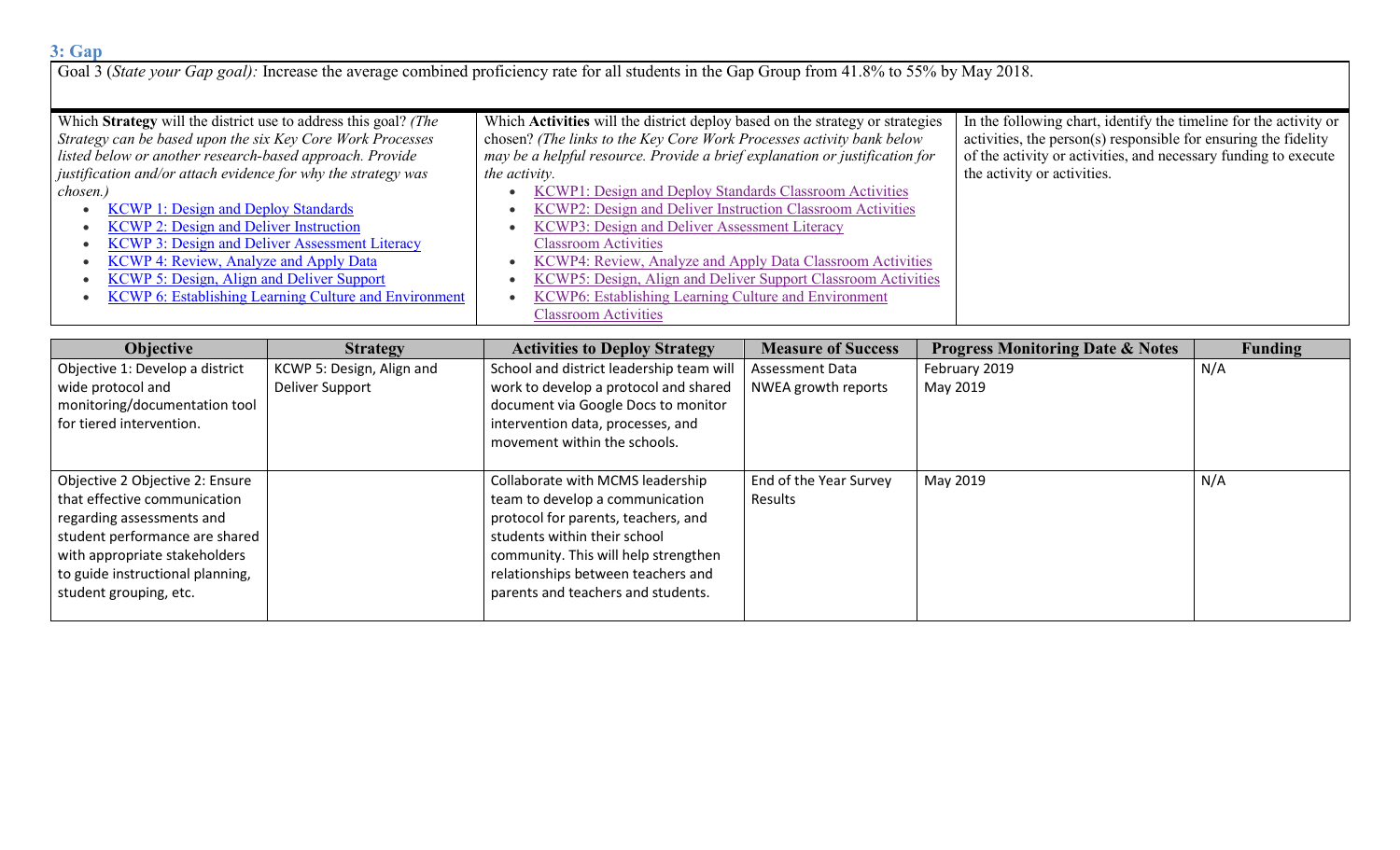### **4: Graduation rate**

Goal 4 (*State your Graduation Rate goal)* Monroe County High School will increase the average freshman graduation rate from 98% in 2017 to 100% by 2019.

| Which Strategy will the district use to address this goal? (The | Which Activities will the district deploy based on the strategy or strategies | In the following chart, identify the timeline for the activity or |
|-----------------------------------------------------------------|-------------------------------------------------------------------------------|-------------------------------------------------------------------|
| Strategy can be based upon the six Key Core Work Processes      | chosen? (The links to the Key Core Work Processes activity bank below         | activities, the person(s) responsible for ensuring the fidelity   |
| listed below or another research-based approach. Provide        | may be a helpful resource. Provide a brief explanation or justification for   | of the activity or activities, and necessary funding to execute   |
| justification and/or attach evidence for why the strategy was   | the activity.                                                                 | the activity or activities.                                       |
| chosen.)                                                        | KCWP1: Design and Deploy Standards Classroom Activities                       |                                                                   |
| <b>KCWP 1: Design and Deploy Standards</b>                      | KCWP2: Design and Deliver Instruction Classroom Activities                    |                                                                   |
| <b>KCWP 2: Design and Deliver Instruction</b>                   | KCWP3: Design and Deliver Assessment Literacy                                 |                                                                   |
| <b>KCWP 3: Design and Deliver Assessment Literacy</b>           | <b>Classroom Activities</b>                                                   |                                                                   |
| <b>KCWP 4: Review, Analyze and Apply Data</b>                   | KCWP4: Review, Analyze and Apply Data Classroom Activities                    |                                                                   |
| KCWP 5: Design, Align and Deliver Support                       | KCWP5: Design, Align and Deliver Support Classroom Activities                 |                                                                   |
| <b>KCWP 6: Establishing Learning Culture and Environment</b>    | KCWP6: Establishing Learning Culture and Environment                          |                                                                   |
|                                                                 | <b>Classroom Activities</b>                                                   |                                                                   |

| <b>Objective</b>               | <b>Strategy</b>               | <b>Activities to Deploy Strategy</b>                              | <b>Measure of Success</b>           | <b>Progress Monitoring Date &amp; Notes</b> | <b>Funding</b> |
|--------------------------------|-------------------------------|-------------------------------------------------------------------|-------------------------------------|---------------------------------------------|----------------|
| Objective 1: All students will | KCWP 5: Design, Align, and    | Relationships will be built with                                  | Participation rate in DC            | August 2019                                 | N/A            |
| demonstrate behavior such that | Deliver Support               | students/parents by offering multiple                             | and other college related           |                                             |                |
| AFGR will be 100%              |                               | opportunities for collaboration. Parents                          | sessions.                           |                                             |                |
|                                | Increase parent communication | will contacted by phone and in person.                            | Attendance rate                     |                                             |                |
|                                |                               | School information will be posted on                              |                                     |                                             |                |
|                                |                               | district, school & teacher websites.                              |                                     |                                             |                |
|                                |                               | One Call Now service is used to inform                            |                                     |                                             |                |
|                                |                               | parent and community of upcoming                                  |                                     |                                             |                |
|                                |                               | events. Multiple media outlets as well                            |                                     |                                             |                |
|                                |                               | as social media are used to convey                                |                                     |                                             |                |
|                                |                               | information.                                                      |                                     |                                             |                |
|                                |                               |                                                                   |                                     |                                             |                |
|                                |                               | Student progress in core classes is                               | Number of students                  | August 2019                                 | N/A            |
|                                |                               | monitored so that students will be                                | failing a class.                    |                                             |                |
|                                |                               | successful. Collaboration takes place                             | Credits recovered.                  |                                             |                |
|                                |                               | with Director of Pupil Personnel<br>concerning attendance issues. | Number of students                  |                                             |                |
|                                |                               | Teachers, counselors/administrators                               | increasing academic<br>performance. |                                             |                |
|                                |                               | monitor academic progress of students.                            |                                     |                                             |                |
|                                |                               | RTI/tutoring program provide academic                             |                                     |                                             |                |
|                                |                               | support for at risk students. Students                            |                                     |                                             |                |
|                                |                               | placed in alternative program if                                  |                                     |                                             |                |
|                                |                               | academic counseling and RTI strategies                            |                                     |                                             |                |
|                                |                               | do not work.                                                      |                                     |                                             |                |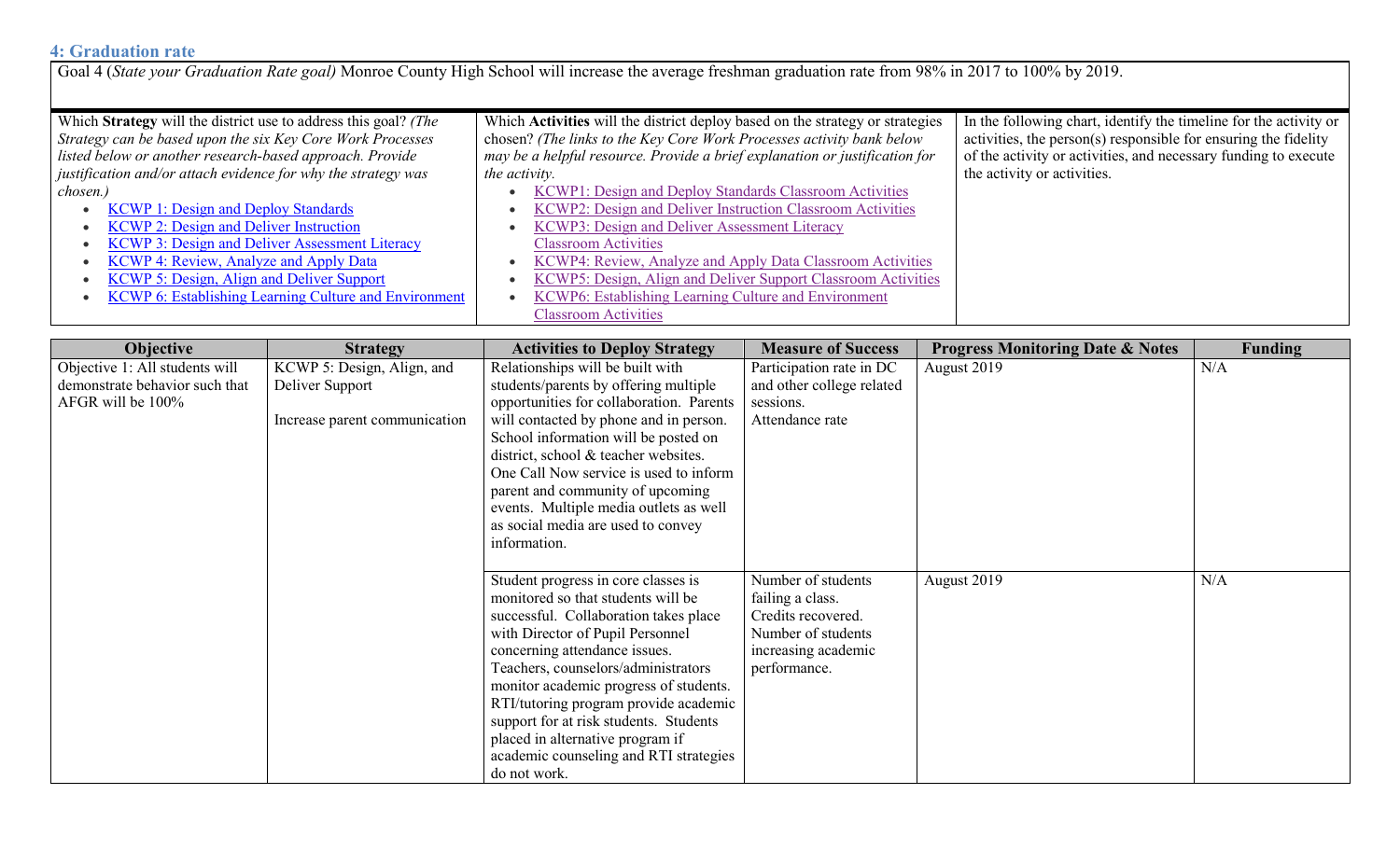| <b>Objective</b> | <b>Strategy</b> | <b>Activities to Deploy Strategy</b>    | <b>Measure of Success</b> | <b>Progress Monitoring Date &amp; Notes</b> | Funding |
|------------------|-----------------|-----------------------------------------|---------------------------|---------------------------------------------|---------|
|                  |                 | Information provided by student's ILP   | Graduation Rate 2017-18   | August 2019                                 | N/A     |
|                  |                 | with their chosen career will help them |                           |                                             |         |
|                  |                 | complete their graduation plan.         |                           |                                             |         |
|                  |                 | Students will meet with                 |                           |                                             |         |
|                  |                 | teachers/counselors to complete their   |                           |                                             |         |
|                  |                 | class schedule. Student's graduation    |                           |                                             |         |
|                  |                 | plan is reviewed and revised annually.  |                           |                                             |         |
|                  |                 | Student & parent have ownership in the  |                           |                                             |         |
|                  |                 | plan.                                   |                           |                                             |         |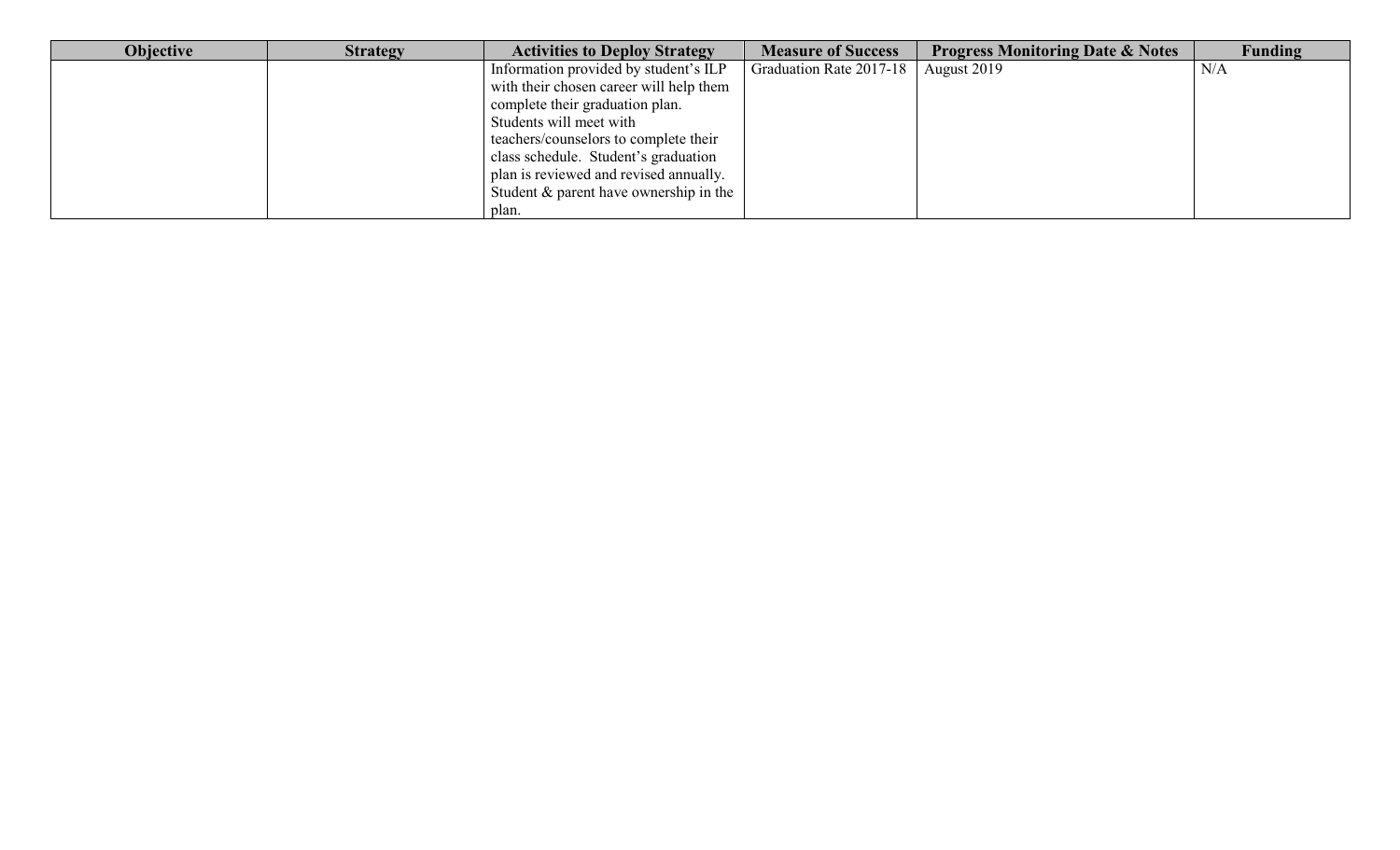#### **5: Growth**

Goal 5 (*State your Growth goal):* Increase the number of students meeting expected growth goals by 15% in all grade levels by August 2019.

| Which Strategy will the district use to address this goal? (The | Which Activities will the district deploy based on the strategy or strategies | In the following chart, identify the timeline for the activity or |
|-----------------------------------------------------------------|-------------------------------------------------------------------------------|-------------------------------------------------------------------|
| Strategy can be based upon the six Key Core Work Processes      | chosen? (The links to the Key Core Work Processes activity bank below         | activities, the person(s) responsible for ensuring the fidelity   |
| listed below or another research-based approach. Provide        | may be a helpful resource. Provide a brief explanation or justification for   | of the activity or activities, and necessary funding to execute   |
| justification and/or attach evidence for why the strategy was   | the activity.                                                                 | the activity or activities.                                       |
| chosen.)                                                        | KCWP1: Design and Deploy Standards Classroom Activities                       |                                                                   |
| <b>KCWP 1: Design and Deploy Standards</b>                      | KCWP2: Design and Deliver Instruction Classroom Activities                    |                                                                   |
| <b>KCWP 2: Design and Deliver Instruction</b>                   | KCWP3: Design and Deliver Assessment Literacy                                 |                                                                   |
| <b>KCWP 3: Design and Deliver Assessment Literacy</b>           | <b>Classroom Activities</b>                                                   |                                                                   |
| KCWP 4: Review, Analyze and Apply Data                          | KCWP4: Review, Analyze and Apply Data Classroom Activities                    |                                                                   |
| KCWP 5: Design, Align and Deliver Support                       | KCWP5: Design, Align and Deliver Support Classroom Activities                 |                                                                   |
| <b>KCWP 6: Establishing Learning Culture and Environment</b>    | KCWP6: Establishing Learning Culture and Environment                          |                                                                   |
|                                                                 | <b>Classroom Activities</b>                                                   |                                                                   |

| <b>Objective</b>                                                                                                                                                  | <b>Strategy</b>                              | <b>Activities to Deploy Strategy</b>                                                                                                                                                                                                                                  | <b>Measure of Success</b>                   | <b>Progress Monitoring Date &amp; Notes</b> | Funding |
|-------------------------------------------------------------------------------------------------------------------------------------------------------------------|----------------------------------------------|-----------------------------------------------------------------------------------------------------------------------------------------------------------------------------------------------------------------------------------------------------------------------|---------------------------------------------|---------------------------------------------|---------|
| Objective 1: Increase students<br>who are meeting growth goals in<br>Reading and Math as<br>determined by NWEA and<br>district summative assessment<br>documents. | KCWP 5: Design, Align and<br>Deliver Support | Analyze NWEA assessment results to<br>determine school and district expected<br>growth goals for both Reading and<br>Math. School leadership will report on<br>analysis during monthly CIA meetings<br>to determine if progress is being made<br>toward school goals. | Cumulative expected<br>growth score on NWEA | May 2019                                    | N/A     |
|                                                                                                                                                                   |                                              | Update and analyze districtwide<br>common assessments (CMA) to<br>determine alignment to standards and<br>student growth from Fall, Winder, and<br>Spring assessments.                                                                                                | CMA assessment results                      | May 2019                                    | N/A     |
|                                                                                                                                                                   |                                              | Create and monitor use of districtwide<br>data reflection tool to analyze student<br>data, target students and create a plan of<br>action for those students.                                                                                                         | Data reflection tool<br>Assessment data     | August 2019                                 | N/A     |